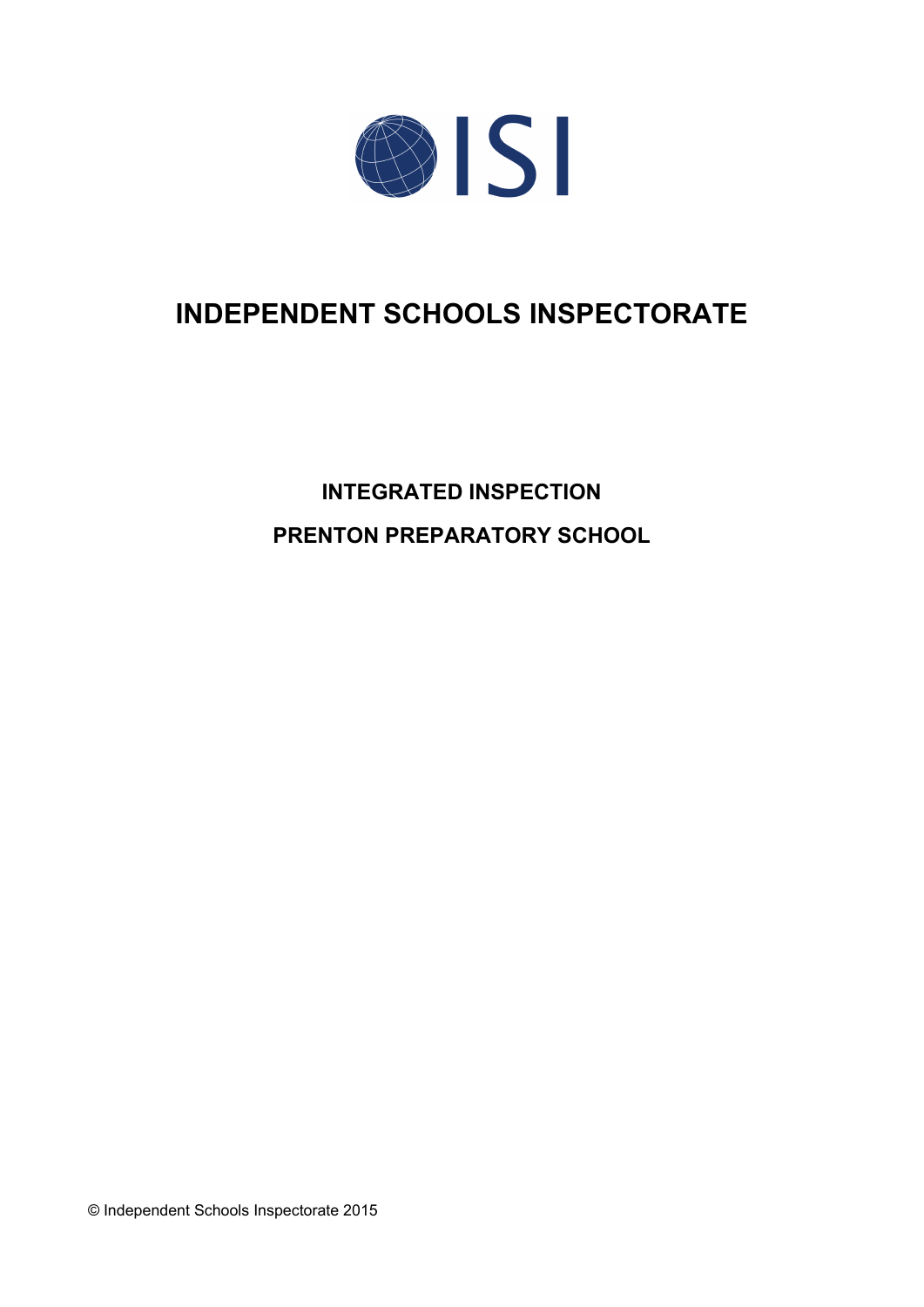# **INDEPENDENT SCHOOLS INSPECTORATE**

# **Prenton Preparatory School**

| <b>Full Name of School</b>    | <b>Prenton Preparatory School</b>                                                                                                |     |            |    |
|-------------------------------|----------------------------------------------------------------------------------------------------------------------------------|-----|------------|----|
| <b>DfE Number</b>             | 344/6005                                                                                                                         |     |            |    |
| <b>EYFS Number</b>            | EY377118                                                                                                                         |     |            |    |
| Address                       | <b>Prenton Preparatory School</b><br><b>Mount Pleasant</b><br>Oxton<br><b>Birkenhead</b><br><b>Merseyside</b><br><b>CH43 5SY</b> |     |            |    |
| <b>Telephone Number</b>       | 01516 523182                                                                                                                     |     |            |    |
| <b>Fax Number</b>             | 01516 537428                                                                                                                     |     |            |    |
| <b>Email Address</b>          | enquiry@prentonprep.co.uk                                                                                                        |     |            |    |
| Head                          | <b>Mr Michael Jones</b>                                                                                                          |     |            |    |
| Proprietors                   | <b>Mr Michel and Mrs Noirin Aloé</b>                                                                                             |     |            |    |
| Age Range                     | $2\frac{1}{2}$ to 11                                                                                                             |     |            |    |
| <b>Total Number of Pupils</b> | 110                                                                                                                              |     |            |    |
| <b>Gender of Pupils</b>       | Mixed (53 boys; 57 girls)                                                                                                        |     |            |    |
| Numbers by Age                | $0-2$ (EYFS): 0                                                                                                                  |     | $5 - 11$ : | 68 |
|                               | 3-5 (EYFS): 42                                                                                                                   |     |            |    |
| Number of Day Pupils          | Total:                                                                                                                           | 110 |            |    |
| <b>EYFS Co-ordinator</b>      | <b>Miss Jane Orme</b>                                                                                                            |     |            |    |
| <b>EYFS Gender</b>            | <b>Mixed</b>                                                                                                                     |     |            |    |
| <b>Inspection Dates</b>       | 24 to 27 March 2015                                                                                                              |     |            |    |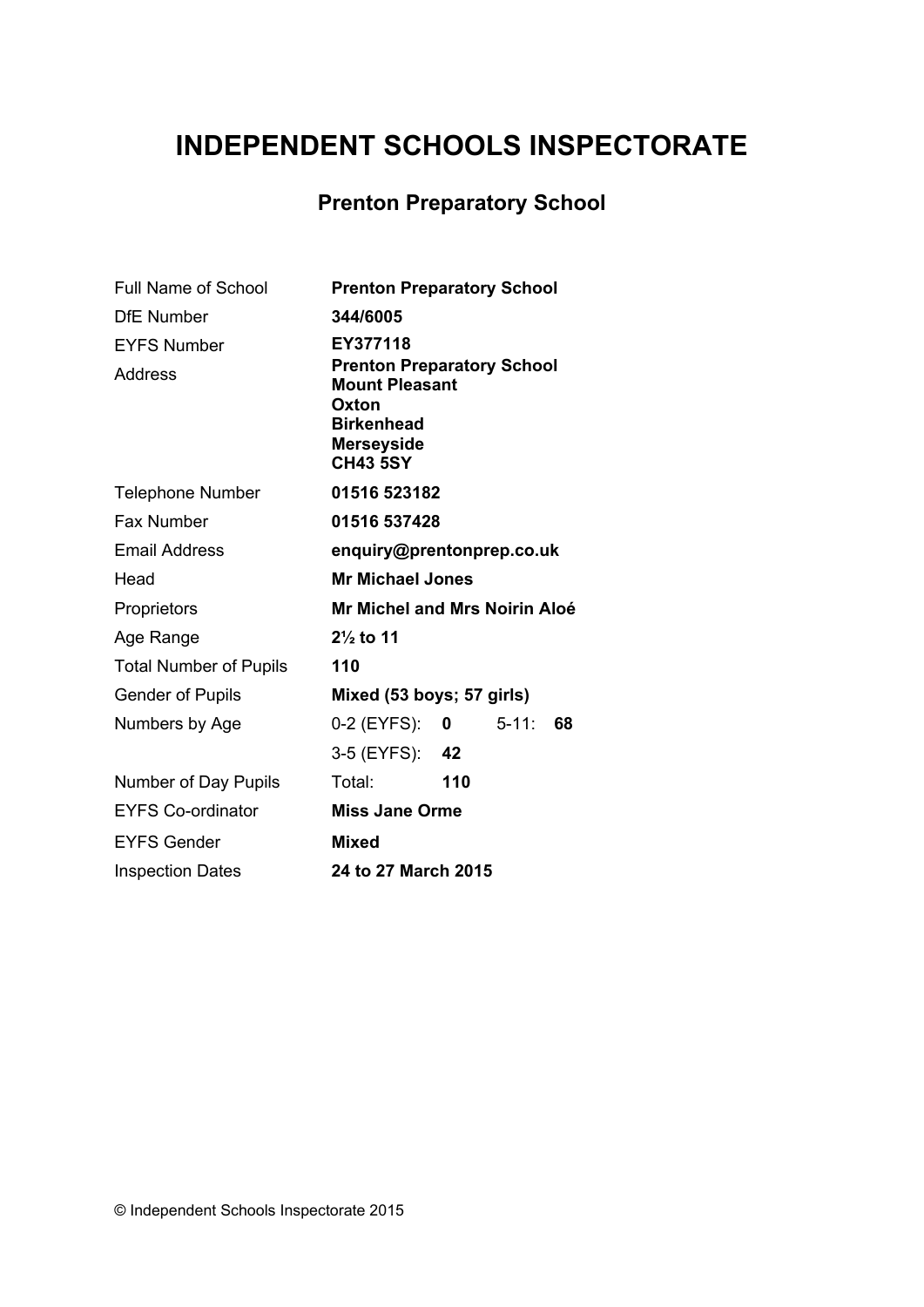# **PREFACE**

This inspection report follows the *ISI schedule,* which occupies a period of four continuous days in the school. The previous ISI inspection was in October 2013.

The Independent Schools Inspectorate (ISI) is the body approved by the Secretary of State for the purpose of inspecting schools belonging to the Independent Schools Council (ISC) Associations and reporting on compliance with the Education (Independent School Standards) Regulations 2014. The range of these Regulations can be viewed on the website [www.legislation.gov.uk.](http://www.legislation.gov.uk) Additionally, inspections will consider the school's accessibility plan under Schedule 10 of the Equality Act 2010 and the ban on corporal punishment introduced by the School Standards and Framework Act 1998.

The inspection was also carried out under the arrangements of the ISC Associations for the maintenance and improvement of the quality of their membership.

ISI is also approved to inspect the Early Years Foundation Stage (EYFS), which was introduced in September 2008 and applies to all children in England from birth to 31 August following their fifth birthday. This report evaluates the extent to which the setting fulfils the requirements of the Early Years Foundation Stage Statutory Framework published by the Department for Education (DfE) and follows the requirements of the Childcare Act 2006 as subsequently amended.

The inspection of the school is from an educational perspective and provides limited inspection of other aspects, although inspectors comment on any significant hazards or problems they encounter which have an adverse impact on children. The inspection does not include:

- (i) an exhaustive health and safety audit
- (ii) an in-depth examination of the structural condition of the school, its services or other physical features
- (iii) an investigation of the financial viability of the school or its accounting procedures
- (iv) an in-depth investigation of the school's compliance with employment law.

Inspectors may be aware of individual safeguarding concerns, allegations and complaints as part of the inspection process. Such matters will not usually be referred to in the published report but will have been considered by the team in reaching their judgements.

Both Ofsted and ISI inspect and report on the Independent School Standards Regulations. However, they apply different frameworks and have different criteria for judging school quality that are suited to the different types of schools they inspect. Both use a four point scale when making judgements of quality but, whilst the ISI terminology reflects quality judgements that are at least equivalent to those used by Ofsted, they also reflect the differences in approach. ISI reports do not provide a single overarching judgement for the school but instead give a clear judgement on each aspect of the school's work at the beginning of each section. **These headline statements must include one of the ISI descriptors 'excellent', 'good', 'sound' or 'unsatisfactory', and where Achievement is 'exceptional' that term may be used for the top grade.** Elsewhere in the report, inspectors may use a range of different adjectives to make judgements. **For EYFS registered provision (for pupils aged under three), reports are required to use the same terminology ('outstanding', 'good', 'requires improvement' and 'inadequate') as Ofsted reports.**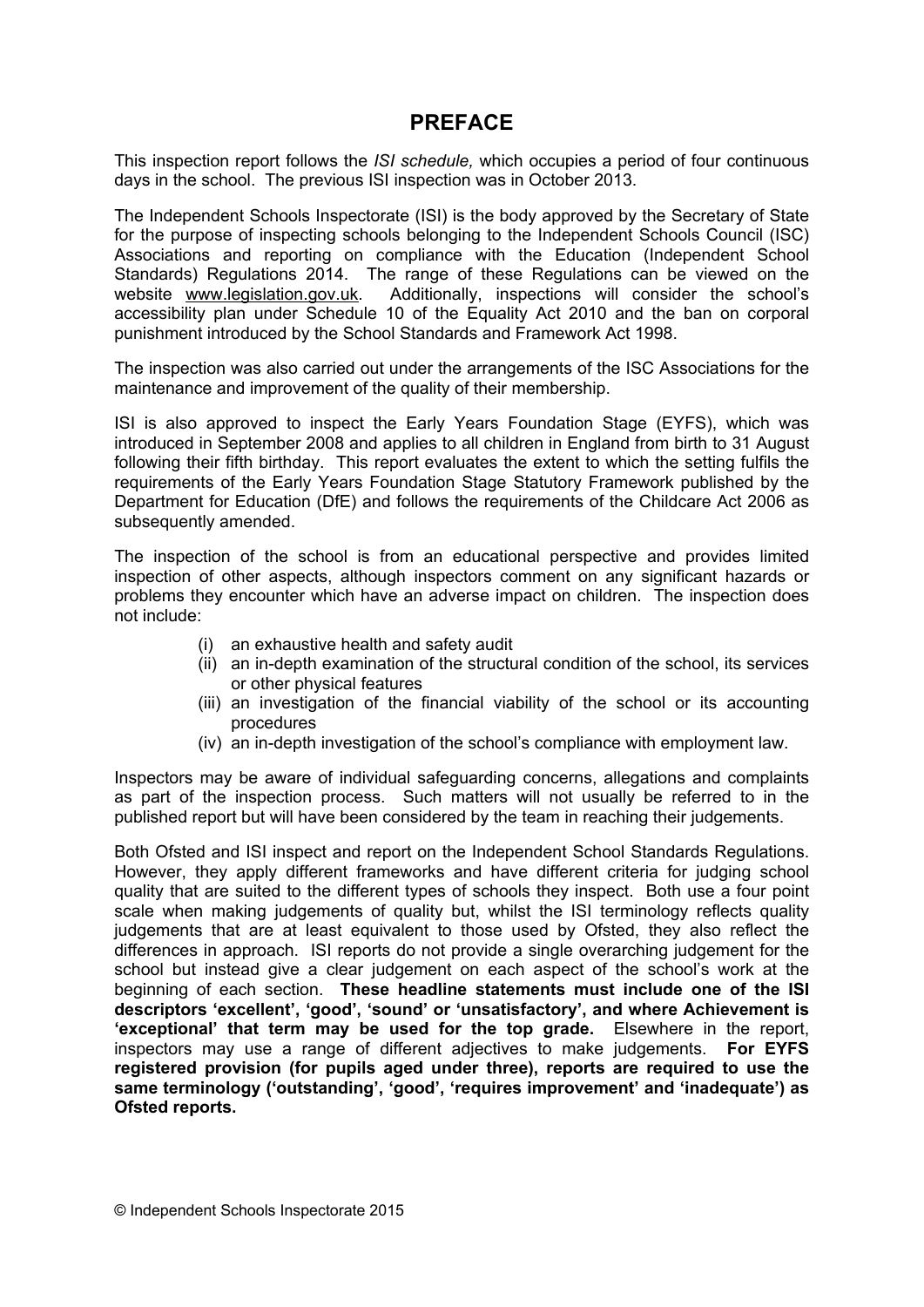# **INSPECTION EVIDENCE**

The inspectors observed lessons, conducted formal interviews with pupils and examined samples of pupils' work. They held discussions with senior members of staff and with the proprietors, observed a sample of the extra-curricular activities that occurred during the inspection period, and attended registration sessions and assemblies. Inspectors visited the facilities for sick or injured pupils. The responses of parents and pupils to pre-inspection questionnaires were analysed, and the inspectors examined regulatory documentation made available by the school.

#### **Inspectors**

| Mr Richard Johnson      | Reporting Inspector                      |
|-------------------------|------------------------------------------|
| Mrs Janet Cooper        | Team Inspector (Former Head, ISA school) |
| Miss Jacqueline Scotney | Co-ordinating Inspector for Early Years  |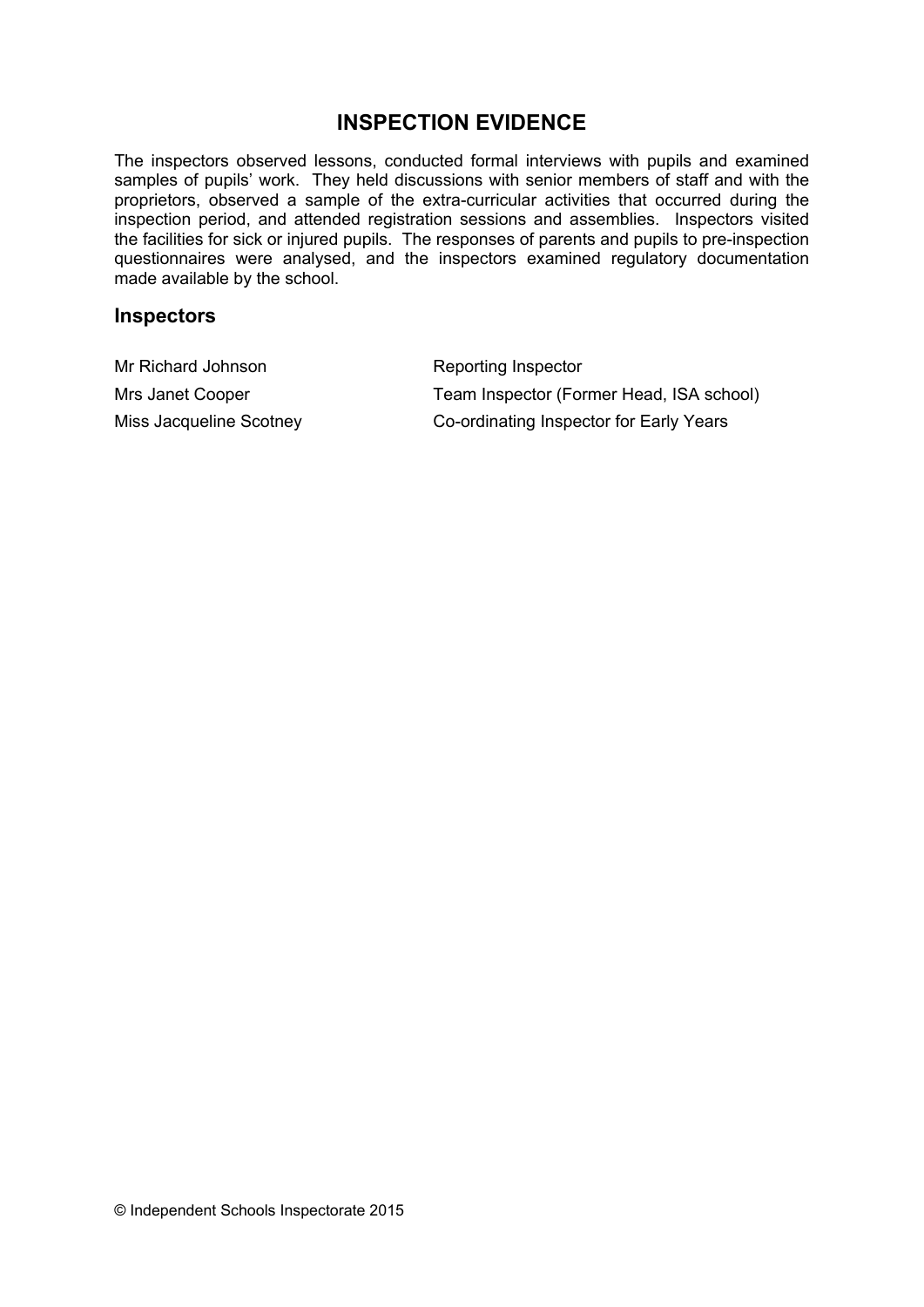# **CONTENTS**

| 1            | THE CHARACTERISTICS OF THE SCHOOL                                                                                 | 1              |
|--------------|-------------------------------------------------------------------------------------------------------------------|----------------|
| $\mathbf{2}$ | THE SUCCESS OF THE SCHOOL                                                                                         | $\mathbf{2}$   |
| (a)          | <b>Main findings</b>                                                                                              | $\overline{2}$ |
| (b)          | <b>Action points</b>                                                                                              | 3              |
|              | (i) Compliance with regulatory requirements                                                                       | 3              |
|              | (ii) Recommendations for further improvement                                                                      | 3              |
| 3            | THE QUALITY OF ACADEMIC AND OTHER ACHIEVEMENTS                                                                    | 4              |
| (a)          | The quality of the pupils' achievements and learning                                                              | 4              |
| (b)          | The contribution of curricular and extra-curricular provision (including<br>community links of benefit to pupils) | 5              |
| (c)          | The contribution of teaching                                                                                      | 6              |
| 4            | THE QUALITY OF THE PUPILS' PERSONAL DEVELOPMENT                                                                   | 8              |
| (a)          | The spiritual, moral, social and cultural development of the pupils                                               | 8              |
| (b)          | The contribution of arrangements for pastoral care                                                                | 9              |
| (c)          | The contribution of arrangements for welfare, health and safety                                                   | 10             |
| 5            | THE EFFECTIVENESS OF GOVERNANCE, LEADERSHIP AND<br><b>MANAGEMENT</b>                                              | 11             |
| (a)          | The quality of governance                                                                                         | 11             |
| (b)          | The quality of leadership and management, including links with parents, carers<br>and guardians                   | 11             |
| 6            | THE EFFECTIVENESS OF THE EARLY YEARS FOUNDATION<br><b>STAGE</b>                                                   | 14             |
| (a)          | How well the early years provision meets the needs of the range of children<br>who attend                         | 14             |
| (b)          | The contribution of the early years provision to children's well-being                                            | 14             |
| (c)          | The leadership and management of the early years provision                                                        | 15             |
| (d)          | The overall quality and standards of the early years provision                                                    | 15             |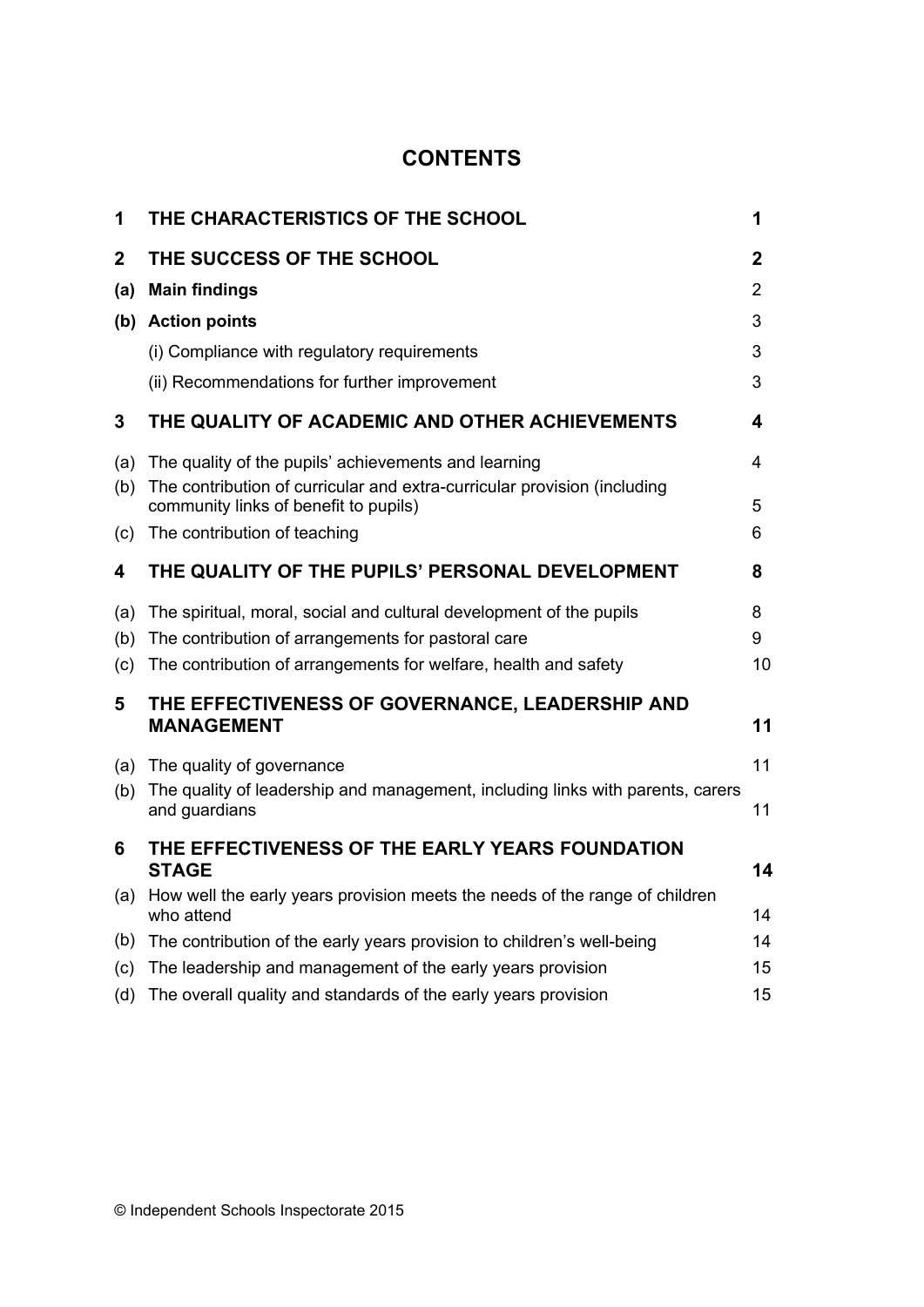# **1. THE CHARACTERISTICS OF THE SCHOOL**

- 1.1 Prenton Preparatory is a proprietorial co-educational day school for pupils aged from two-and-a-half to eleven years. Founded in 1935, it is located in the residential area of Oxton, in the Wirral area of Merseyside. The current proprietors undertake the role of governance, along with responsibility for the financial management of the school.
- 1.2 The school aims to provide an all-round education that caters for the educational and emotional needs of its pupils in a caring, disciplined and stimulating environment. It believes that every child should be given the opportunity to achieve their true potential by providing a broad and balanced curriculum. By doing so, its pupils should become confident, polite, compassionate and tolerant individuals, ready for life in a multi-cultural society.
- 1.3 There are 110 pupils on roll: 57 girls and 53 boys. In the Early Years Foundation Stage (EYFS) there are 42 children, some of whom attend part time; 33 of these receive Nursery funding. There were no children under the age of three at the time on the inspection. Four pupils receive support for English as an additional language (EAL). Ten pupils are identified as having special educational needs and/or disabilities (SEND) and all receive extra learning support. There is one pupil with a statement of special educational needs.
- 1.4 The school building contains the main teaching area, including specialist teaching facilities for art, science and technology. Resources for information and communication technology (ICT) have recently been increased. The EYFS setting is located adjacent to the classrooms for the older pupils, and they share many facilities, including a large play area and the school grounds. The school makes use of nearby venues for sports provision, including swimming.
- 1.5 The results of standardised tests indicate that ability profile of the school is above the national average. Pupils generally come from the local area, and their parents from professional and business backgrounds. The diversity of the local population is reflected in a range of cultural backgrounds.
- 1.6 National Curriculum (NC) nomenclature is used throughout this report to refer to year groups in the school. The year group nomenclature used by the EYFS and its National Curriculum equivalence are shown in the following table.

| School       | NC name        |
|--------------|----------------|
| Pre-school   | <b>Nursery</b> |
| Kindergarten | Reception      |

#### **Early Years Foundation Stage Setting**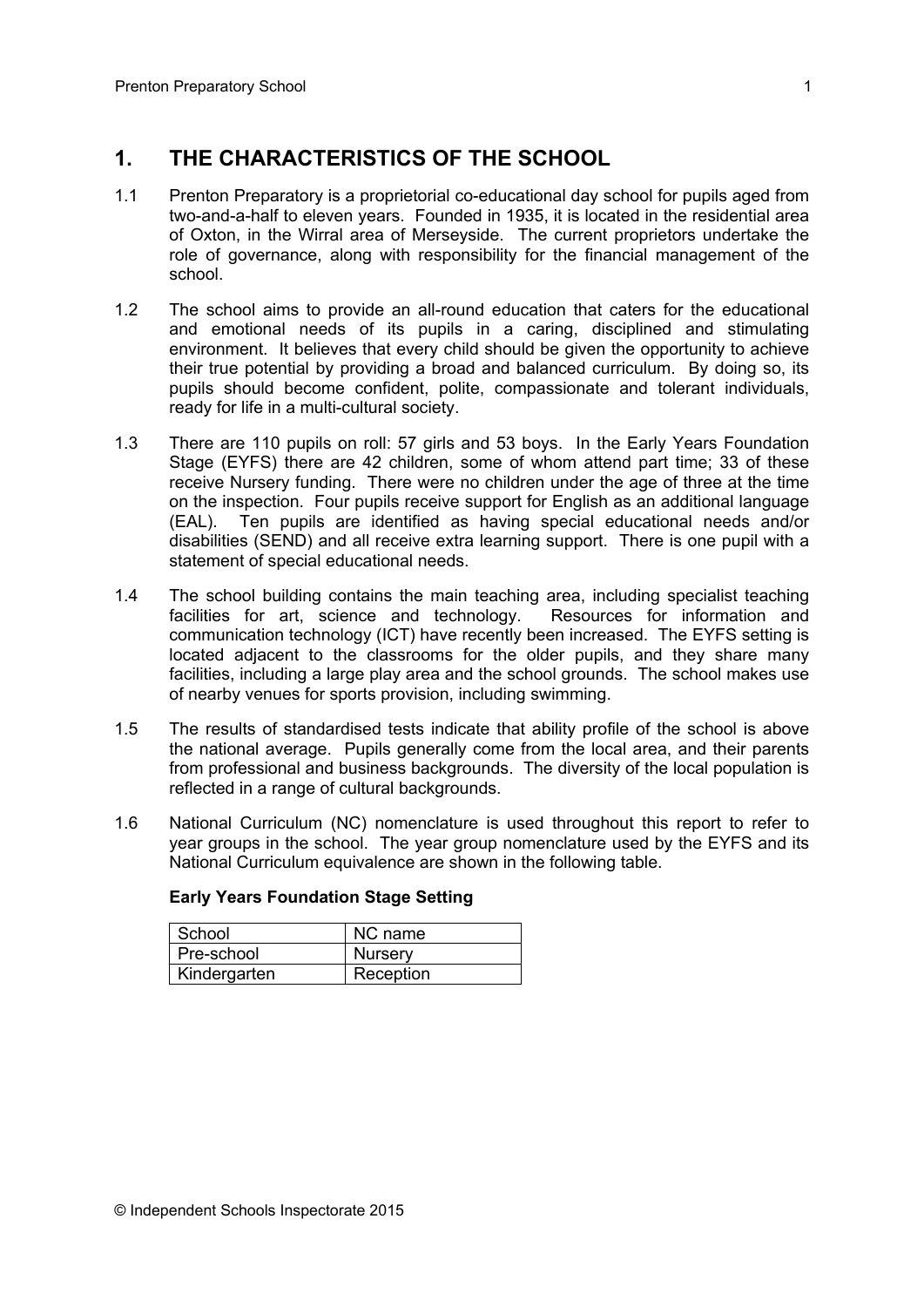# **2. THE SUCCESS OF THE SCHOOL**

#### **2.(a) Main findings**

- 2.1 The school is successful in meeting its aims. Parents are highly satisfied with the education provided for their children. The achievements of the pupils are excellent. Children in the EYFS almost all meet or exceed the expected levels of development for their age. Older pupils perform at excellent levels in National Curriculum tests, and are highly successful in gaining entry to selective senior schools. Outcomes for those with SEND and those who have statements of special educational need are notably strong All pupils show outstanding positive attitudes towards their learning. Achievements in some extra-curricular activities are of high quality, notably in swimming, water polo and netball. Pupils of all ages benefit from a good curriculum, which provides them with a wide range of learning experiences. Curriculum planning and the role of subject co-ordinators have strengthened since the previous inspection. Teaching is good; teachers use a varied range of strategies to enthuse pupils, and lesson planning ensures the needs of all learners are usually met. A very small number of lessons do not follow the school's teaching policies, including meeting the needs of able pupils and the marking of pupil's work and, in the EYFS, some activities limit the promotion of individual learning.
- 2.2 The personal development of the pupils, and the pastoral care provided for them, are excellent. They show a strong spiritual and moral awareness, and their social skills are outstanding. They enjoy a good range of cultural experiences, and they are well prepared for their next stage of education and life in British society. Pupils in the EYFS are happy and confident, and feel an integral part of the wider school community. They form strong bonds with those who care for them. All pupils are extremely well behaved and the pastoral care provided for them is a significant strength of the school. The safeguarding policy had not been updated in line with changes to national requirements, though the necessary amendments were made before the start of the inspection. The procedures for their welfare, health and safety are sound; some aspects require strengthening in relation to monitoring risks on the school site and recording of recruitment checks.
- 2.3 The governance of the school is sound. The proprietors are well-known to many members of the community, and have strong links with the leadership team. They have satisfactory processes in place to meet their statutory obligations. The leadership and management of the school are highly dedicated to achieving and maintaining the excellent academic standards and high quality of personal development of the pupils. They are approachable and very responsive. However, the current leadership structure is not well-matched to its full range of responsibilities, notably the procedures to ensure the welfare, health and safety of pupils. The recommendations from the previous inspection have mostly been met. However, the leadership of the EYFS requires further strengthening. Links with parents through the school are excellent, and they feel highly involved in their children's education and in school life. Parents comment very favourably on the school and its work.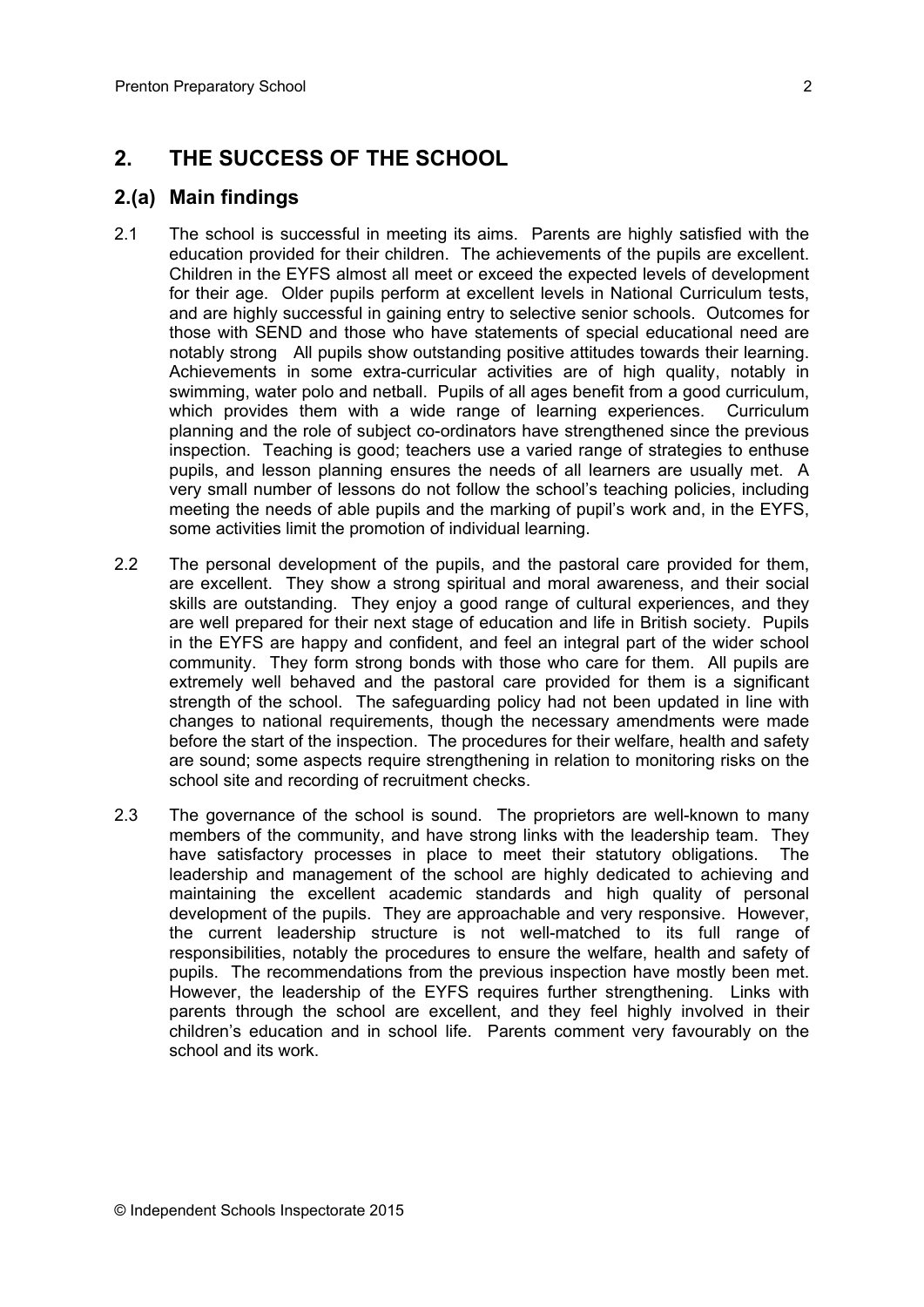#### **2.(b) Action points**

#### **(i) Compliance with regulatory requirements**

- 2.4 The school meets all the requirements of the Education (Independent School Standards) Regulations 2014.
- 2.5 See the end of the Early Years Foundation Stage section 6 for the inspection findings in relation to the requirements of the Childcare Act 2006 for children under three.

#### **(ii) Recommendations for further improvement**

- 2.6 The school is advised to make the following improvements.
	- 1. Ensure that the school has a leadership structure that is effective in meeting all its responsibilities in a timely manner, with particular regard to those for the welfare, health and safety of the pupils, and which ensures clear and effective leadership of the EYFS.
	- 2. Strengthen the procedures for the oversight of welfare, health and safety, including those in the EYFS, to achieve a uniformly high standard.
	- 3. Further improve the quality of teaching by ensuring that all teachers consistently follow the school's teaching and marking policies.
	- 4. Enrich the EYFS outdoor area to promote exploration and investigation of the natural environment.
	- 5. Provide a greater number of activities in the EYFS that encourage children to use their independent problem solving, creative and critical thinking skills.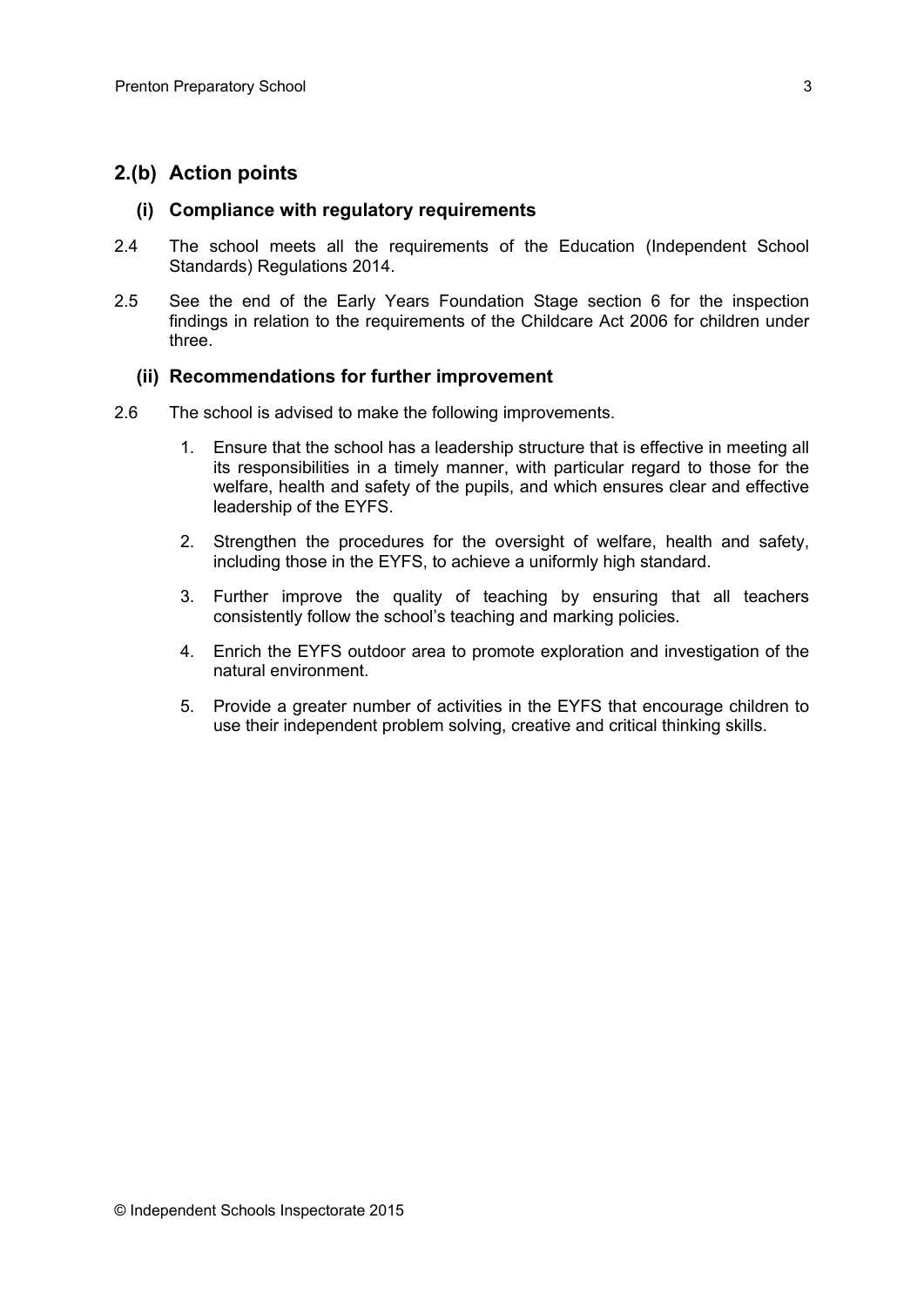## **3. THE QUALITY OF ACADEMIC AND OTHER ACHIEVEMENTS**

#### **3.(a) The quality of the pupils' achievements and learning**

- 3.1 The quality of the pupils' achievements and learning is excellent.
- 3.2 Pupils are very well educated in accordance with the school's aim of enabling all pupils to reach their potential. Literacy skills are highly developed; these can be seen in the excellent standards of reading and writing. For example, a group of older pupils produced high quality creative writing linked to a current history topic. Pupils' numeracy skills are also very strong, and they can apply these effectively across a range of other subjects. Their ICT skills are excellent, and these are often used to support the development of independent learning skills, as they research topics in subjects such as history and geography. High levels of creativity can be seen in their excellent artwork. Pupils are articulate and listen well. Their physical development is good, and sometimes outstanding, for their age.
- 3.3 Pupils' achievements in extra-curricular activities are excellent, and in some cases exceptional. The school swimming and water polo teams have a highly successful record at both local and regional level. The netball team won the regional finals of a national competition. Individual pupils have achieved outstanding results in karate events. The school has consistently achieved excellent results in speech and drama exams, and its pupils also have good musical skills. Many pupils take advantage of opportunities to sing in the school choir or learn musical instruments. They all enjoy opportunities to perform in public, including local arts festivals, and standards in these areas are high.
- 3.4 The following analysis uses the national data for the years 2011 to 2013. These are the most recent three years for which comparative national statistics are available. Results in National Curriculum tests at the age of both 7 and 11 have been excellent in relation to the national average for maintained primary schools. In 2012, results were exceptional.
- 3.5 This level of attainment indicates that pupils are making progress which is at least good in relation to pupils of similar abilities; in 2012, progress was excellent. Evidence from pupils' written work and lesson observations supports this view, as does their performance in standardised tests of attainment in English and mathematics. Pupils normally leave the school at the age of 11 and almost all are successful in gaining entry to selective schools, mostly local maintained schools. In questionnaires, all parents who responded indicated that they feel their children are making good progress.
- 3.6 Progress for pupils with SEND, including those with statements, and those with EAL, is excellent. This is reflected in their outcomes in standardised tests, and the progress observed during lessons. The most able pupils make good progress in relation to their abilities, especially in those lessons which provide them with opportunities to undertake challenging extension tasks.
- 3.7 All pupils are highly conscientious. They listen attentively, follow instructions promptly and approach all the tasks they are set with diligence. Their written work shows a high standard of presentation. They are keen to display their knowledge to each other and their teachers, and work well together in pairs or groups, when the opportunity is provided. Their behaviour is excellent, and their positive approach contributes to their high levels of achievement.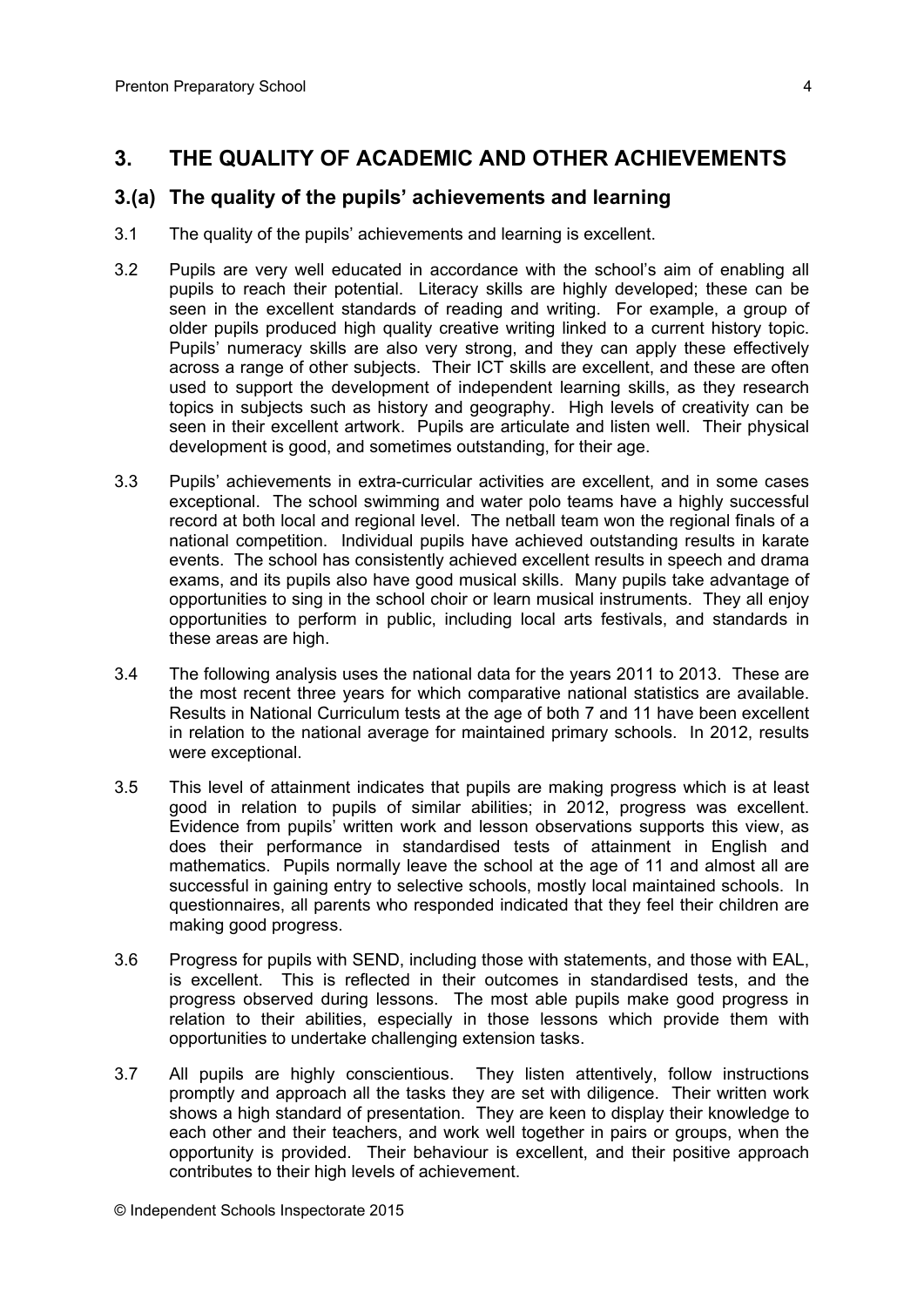#### **3.(b) The contribution of curricular and extra-curricular provision**

- 3.8 The contribution of curricular and extra-curricular provision is good.
- 3.9 The school is successful in meeting its aim to provide a broad and balanced curriculum, suited to the needs of all pupils. The curriculum provides good coverage of all the key areas of learning, so that pupils gain relevant skills, knowledge and understanding across all subjects. It is well-matched to the ages, abilities and needs of all pupils. The views of parents and pupils about the curriculum are very positive, and both express high levels of satisfaction with the range of subjects and extracurricular activities provided by the school.
- 3.10 High priority is given to developing strong literacy and numeracy skills. Consequently, pupils are prepared well for the entry requirements of local selective senior schools; this can be seen from their high levels of success in entry examinations. All of the National Curriculum subjects are included, and pupils of all ages study French.
- 3.11 In response to the recommendation of the previous inspection, curriculum planning has been revised under the leadership of the curriculum co-ordinators for each subject. This allows the school to take full advantage of the subject specialists on the staff. Planning for individual subjects is currently being updated to take into account the revised requirements of the National Curriculum. Clear guidelines ensure that all pupils have the opportunity to make progress.
- 3.12 The provision for pupils with EAL and SEND, including those with statements, is highly effective in meeting their needs. Detailed education plans give clear targets, and these are reviewed regularly with staff and parents to ensure that they are appropriate to pupils' needs. These are supplemented, where required, by carefully planned one-to-one lessons from specialist learning support teachers. Pupils identified by the school as being more able are supported well; the recent focus on meeting their needs through the provision of challenging learning activities has strengthened this aspect of curriculum planning.
- 3.13 Personal, social and health education (PSHE) and religious education (RE) lessons promote a tolerance of diversity, and a respect for other faiths. Where appropriate, the curriculum provides a balanced coverage of political views. Pupils have many opportunities to develop their knowledge and understanding of British values and institutions. Interviews with pupils indicate all of these areas are effectively covered by the curriculum.
- 3.14 The curriculum is enhanced by a good range of suitable opportunities for extracurricular activities. All pupils have the opportunity to take part in sport, music and drama, including major school productions. A broad range of after-school clubs, suitable for all ages, provide additional opportunities to extend their learning beyond the school day.
- 3.15 An excellent range of educational outings and visits to the school support pupils' learning extremely well. These have recently included visits from local religious leaders, the police and medical professionals. The school has forged good links with the community, especially local churches, including fundraising for children's hospitals and animal welfare centres. Annual residential trips for all the older pupils to outdoor education centres allow them to develop teamwork and social skills, as well as their personal resilience. They are also prepared well for their transition to senior school by a range of visits and talks by former pupils.

© Independent Schools Inspectorate 2015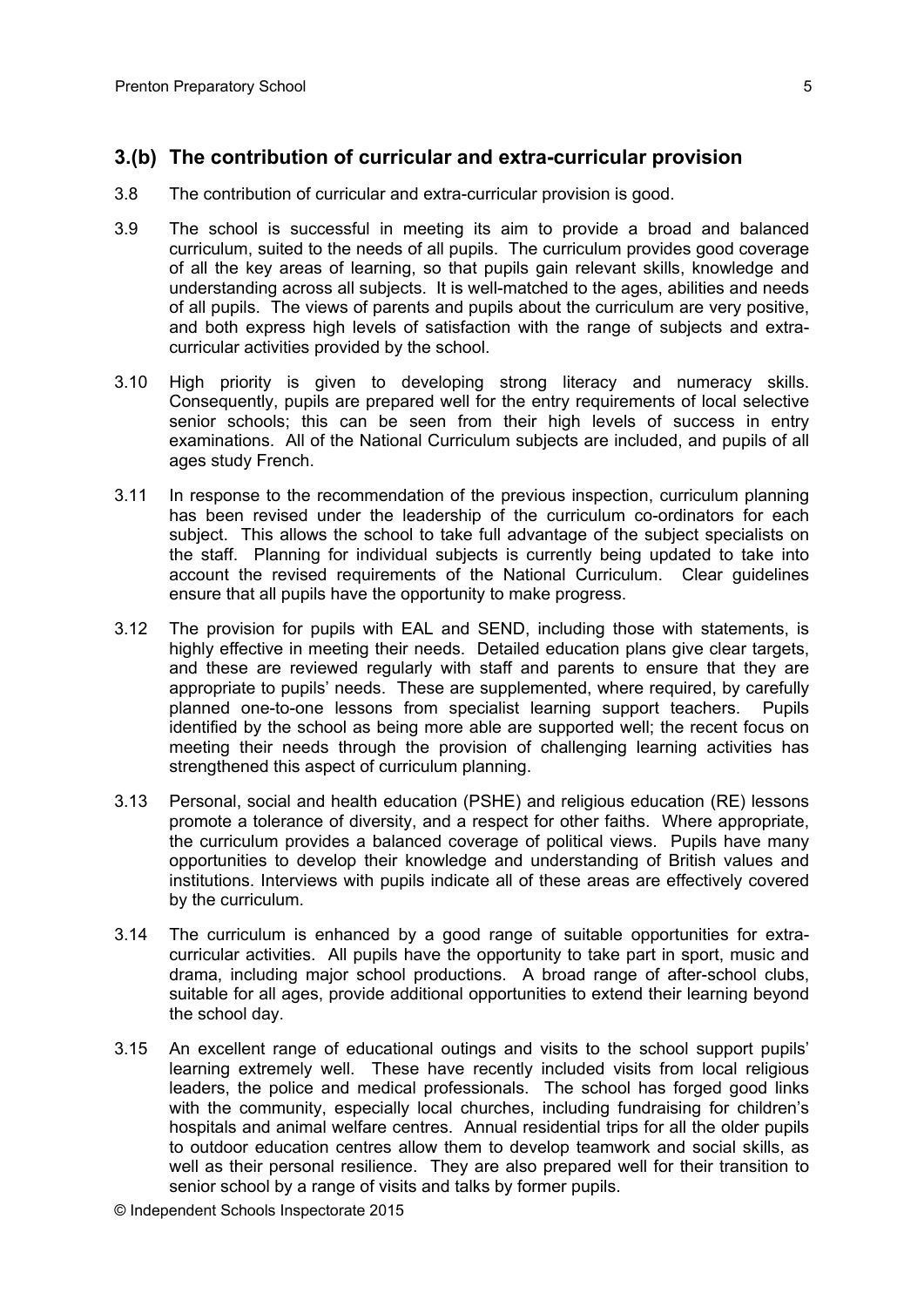### **3.(c) The contribution of teaching**

- 3.16 The contribution of teaching is good.
- 3.17 Teaching supports the school's aims and enables pupils to make excellent progress. Lessons are almost always carefully planned, with clear learning objectives, to ensure all pupils are supported and challenged. Management of time is good, and the pace of lessons is matched well to the learning requirements of the pupils. Teachers use different teaching strategies to interest and enthuse pupils, supported by the good use of resources. For example, in a Year 5 lesson, a crime scene scenario was highly effective in using role play to inspire imaginative literacy work.
- 3.18 The teachers' subject knowledge is strong, supported by the effective use of specialist teachers in some subjects. Teachers know their pupils well and make generally good provision for needs of different abilities, enabling all pupils to acquire new knowledge, develop their skills, improve their understanding and make good progress. The sharing of good teaching practice has improved and developed in line with a recommendation of the previous report.
- 3.19 Overall, more able pupils and those with SEND and EAL are identified and supported well. Provision is made in planning to ensure that these pupils have opportunity to make progress within lessons, sometimes with help from a teaching assistant. Pupils with a statement are supported particularly well. However, in a very small minority of lessons, planning does not fully take into account the needs of the most able pupils.
- 3.20 Skilful questioning in many lessons encourages pupils to think carefully, and is used to assess their knowledge; planning is adjusted in the light of this. Teachers make good use of standardised assessments to track pupils' progress. In some subjects, targets and challenges are used effectively to promote increased effort and learning. Marking is regular and includes encouraging comments. It usually follows the school's policy and includes suggestions for improvement. Pupils value these suggestions and feedback given orally, and frequently discuss outcomes with their teacher. In a very small minority of cases, these next steps are not provided; the school's clear policies are not being followed.
- 3.21 In their questionnaire responses, pupils were very appreciative of the help they receive from their teachers. They think homework is well set and important as it helps them make good progress and supports the work carried out in lessons.
- 3.22 Teaching promotes tolerance and respect in the classroom, with pupils working well together, regardless of background. Balanced coverage of different political views is provided, as in a Second World War topic that considered both the German and British viewpoints. Relationships between teachers and pupils are generally excellent. Teachers have high expectations for their pupils and use praise frequently to promote high levels of effort.
- 3.23 Almost all classrooms are bright, with excellent displays to celebrate pupils' work. Most are equipped with computer projectors which are used effectively. A newly equipped ICT suite has enabled excellent progress in the pupils' skills in this subject, and is frequently used as a facility for research and the presentation of work. Pupils are often able to work together in class, enabling discussion of ideas and collaboration on projects and tasks. There is a good balance between this and independent work. As the pupils move up through the school, teaching ensures that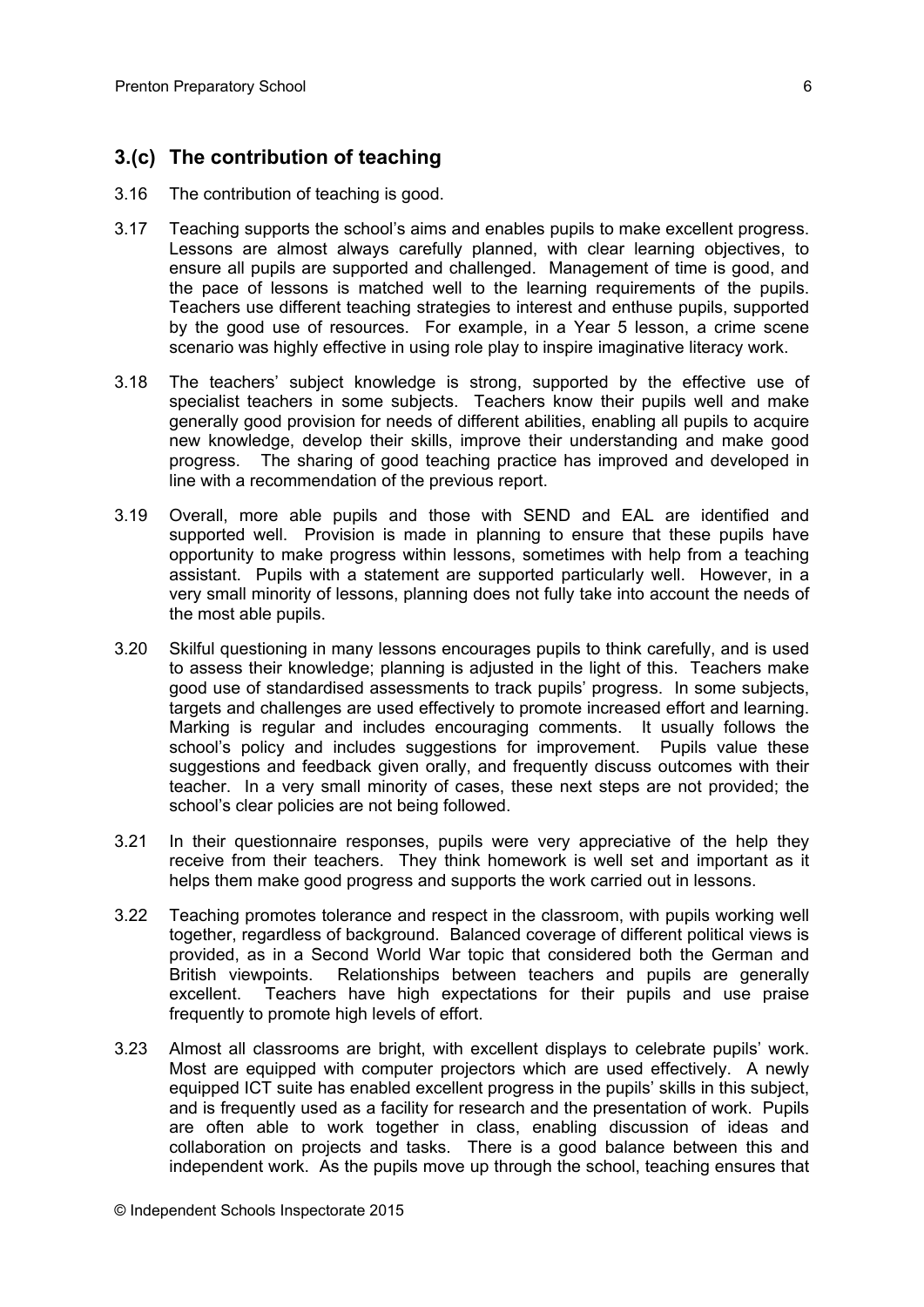they take increasing responsibility for their own progress and become more independent in their learning and are able to set their own targets.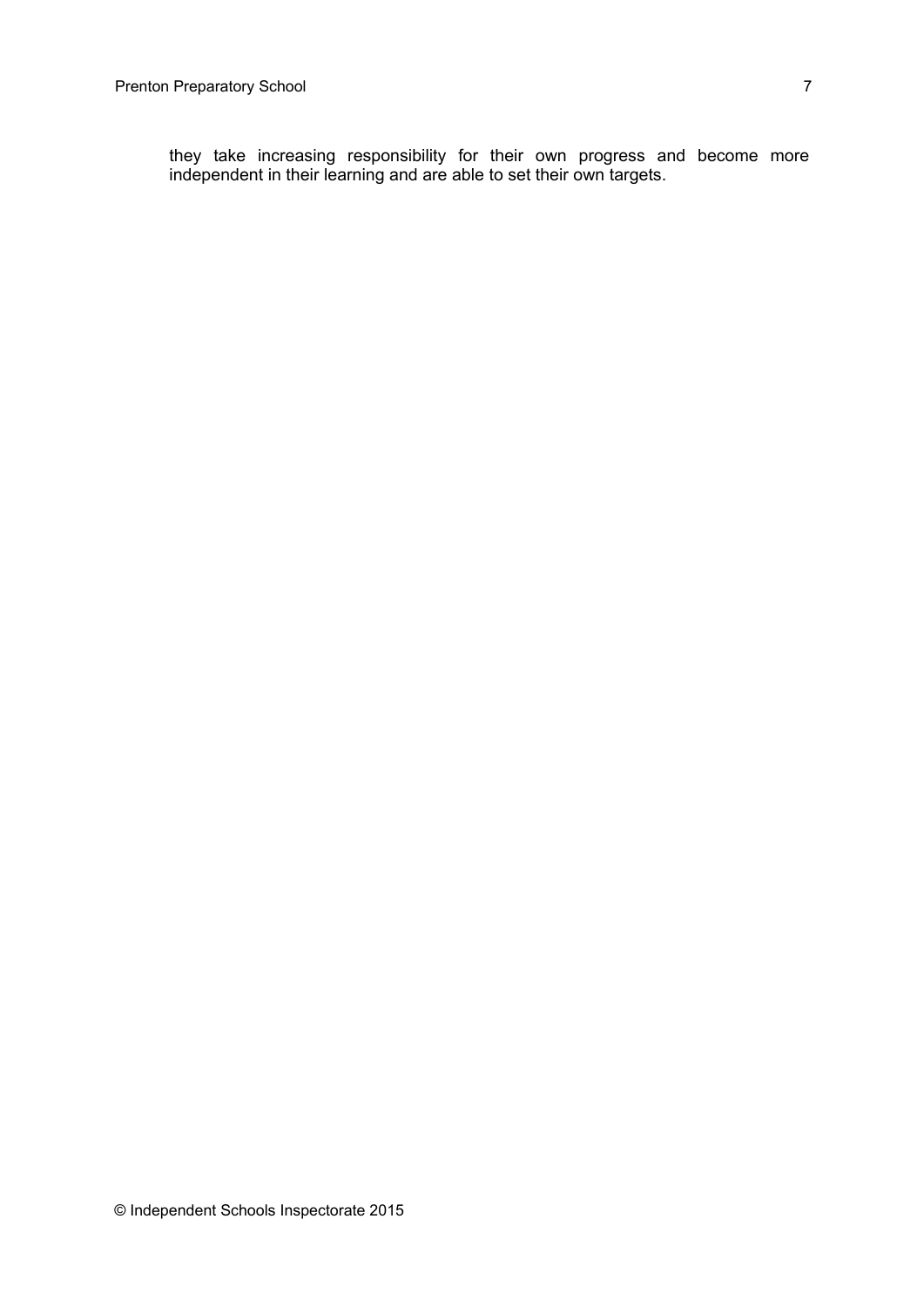## **4. THE QUALITY OF THE PUPILS' PERSONAL DEVELOPMENT**

#### **4.(a) The spiritual, moral, social and cultural development of the pupils**

- 4.1 The spiritual, moral, social and cultural development of the pupils is excellent.
- 4.2 The school is highly successful in meeting its aim of taking active steps to equip pupils to take their place in a multi-cultural society as confident, polite, compassionate and tolerant individuals.
- 4.3 The pupils' spiritual development is excellent. They are confident and self-aware and many are emotionally mature for their age. The pupils can explore their feelings and reflect upon them. For example, in assemblies, pupils considered 'Treasures that couldn't be seen' and shared moments of reflection whilst saying prayers. They watched with excitement and awe as duck eggs hatched in the classroom. They are caring and considerate of the feelings of others, and show respect and interest when discussing their beliefs. They regularly help to celebrate religious festivals of different faiths.
- 4.4 Pupils' moral development is excellent. They have a keen sense of right and wrong and understand why rules, including the law of the land, are necessary to allow all pupils to feel comfortable and safe. They make excellent behaviour choices that benefit themselves and others, and accept responsibility for their own actions. Jealousy was discussed in detail when the Year 2 class was retelling a Katie Morag story. They care for each other and are highly supportive of each other in lessons. Moral awareness can be seen in assemblies as pupils nominate each other for awards that recognise kindness and effort. In displays such as the 'friendship tree', pupils show they feel valued and value each other.
- 4.5 The pupils' social development is excellent. They are polite and helpful. They are proud of their school and know they are valued here. They take posts of responsibility very seriously and show respect for the role of monitors in the community. Older pupils look after the younger ones through their roles as monitors and 'reading buddies'. They welcome and look after new pupils and visitors. Pupils say they really gain from opportunities in numerous sports fixtures and outdoor challenge trips to develop their teamwork skills. They enjoy sharing the successes of others in assemblies when achievements are acknowledged and certificates awarded. Pupils show empathy and have responded effectively to the needs of less fortunate people through their extensive charity fundraising, showing a strong awareness of the benefits this can bring to their own lives and self-respect.
- 4.6 The pupils' knowledge of British institutions and values is good. Younger pupils learn about the role of the Prime Minister and know that locally there is a representative in Parliament elected by their parents and other people. They hold class elections and discuss issues such as the fairness of everyone having a vote.
- 4.7 Pupils' cultural development and understanding is good. Through class discussions and lessons they learn about the multi-cultural world in which they live, so that they value the achievements of those from different backgrounds. They enjoy many stimulating cultural experiences in school and on visits, including those of the Western cultural tradition. Members of a local orchestra have visited the school and pupils often attend concerts, drama productions and local art galleries and exhibitions. Pupils share the national and cultural celebrations of fellow pupils from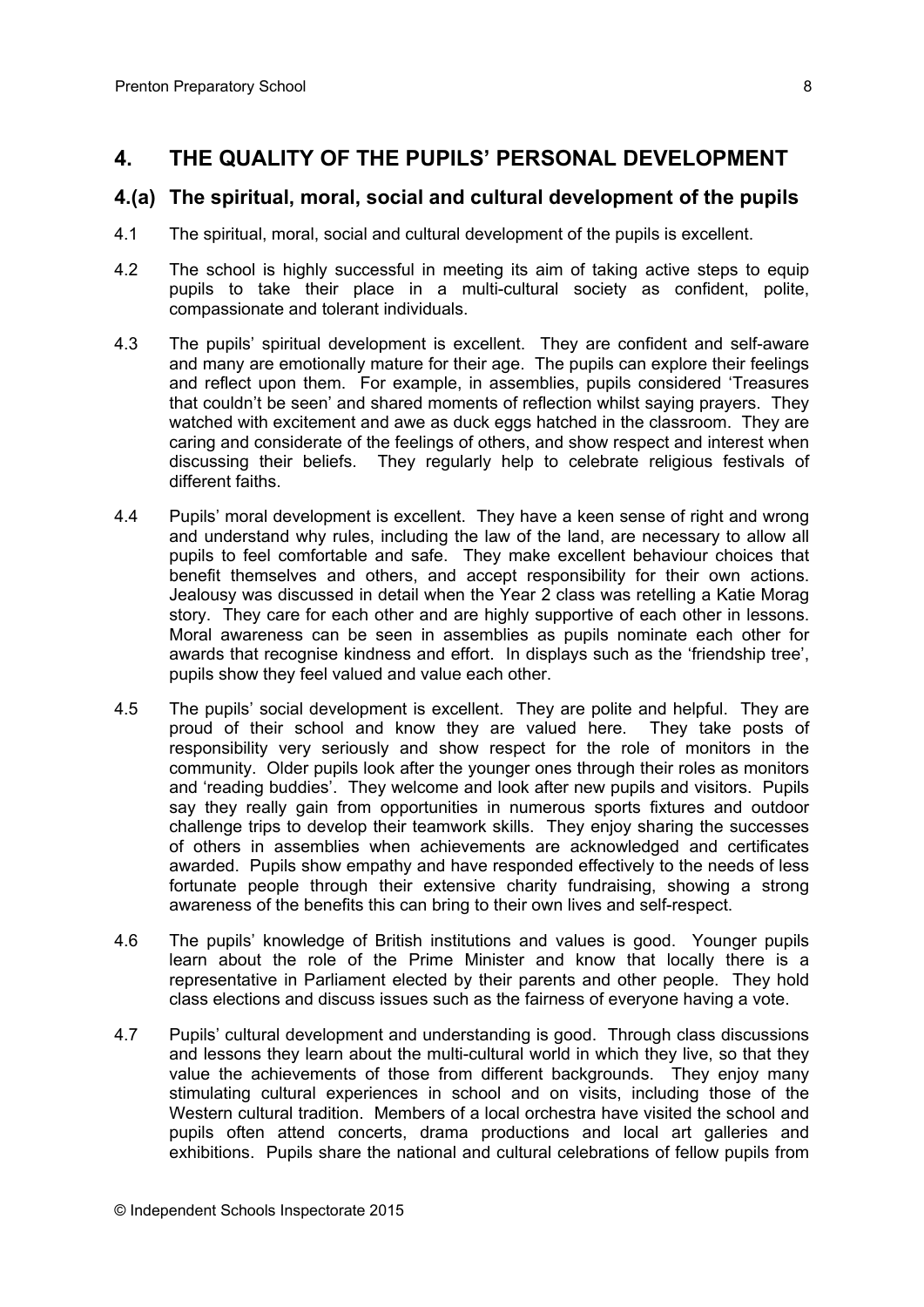other countries, including Persian New Year. Pupils are aware of events happening in the wider world as current news items are raised in assemblies.

4.8 By the time the pupils leave the school they have an excellent level of personal development, being polite and confident and ready for the next stage of their education.

#### **4.(b) The contribution of arrangements for pastoral care**

- 4.9 The contribution of the arrangements for pastoral care is excellent.
- 4.10 The school provides highly effective support and guidance in accordance with its aim to cater for the emotional needs of its pupils in a caring and disciplined environment. Questionnaire responses from both parents and pupils indicate that they feel the school is a happy and welcoming environment, where pupils enjoy being at school. All pupils are confident that they can approach any member of staff with a problem.
- 4.11 Relationships between staff and pupil, and amongst the pupils themselves, are usually excellent, and a strength of the school. Warm mutual respect can be observed between staff and pupils, and between the pupils themselves. Excellent communication in a small school ensures that pastoral issues are quickly shared as necessary between all staff.
- 4.12 The school encourages a healthy lifestyle through specific PSHE topics, and the provision of frequent exercise in sport and physical education. Parents are regularly provided with healthy eating guidance and the pupils' packed lunches are generally appetising and well-balanced. However, not all parents choose to follow these guidelines.
- 4.13 All of the parents who responded to the questionnaire agreed that the school achieved high standards of behaviour and this view was confirmed during the inspection. Pupils are extremely polite and considerate and staff have high expectations of behaviour and courtesy. The school's reward system strongly promotes these values. Poor behaviour is dealt with through a suitable range of sanctions, although these are rarely needed.
- 4.14 A very small number of concerns were raised in the questionnaires about the school's response to bullying, but inspectors judge that the school's actions are appropriate. The team's interviews with pupils indicate that such incidents are very rare; pupils say that they are confident that cases are addressed promptly. Meetings with staff and a scrutiny of behaviour records support this picture.
- 4.15 The school has numerous informal ways for pupils to communicate their opinions and suggestions. Evidence from the questionnaires and interviews indicates that these are effective. The school has a suitable accessibility plan to improve the educational access for pupils with SEND.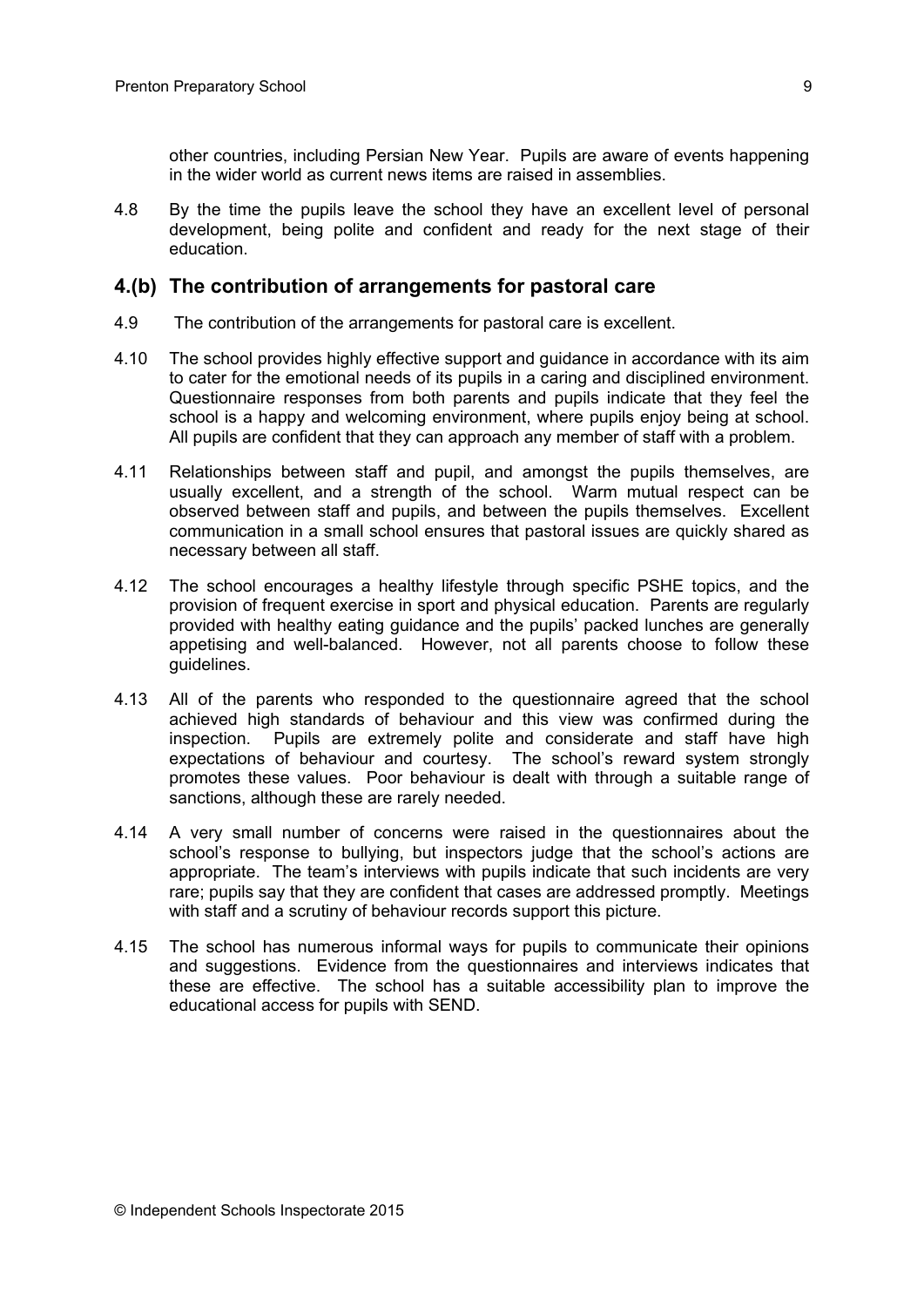# **4.(c) The contribution of arrangements for welfare, health and safety**

- 4.16 The contribution of arrangements for the welfare, health and safety of the pupils is sound.
- 4.17 There is a designated senior member of staff responsible for the schools' safeguarding arrangements, and all staff receive child protection training at suitable intervals. However, the safeguarding policy had not been amended in a sufficiently timely manner to meet the most recent guidance. The policy was brought up to date by the school prior to the start of the inspection. Inspectors found that practice reflected the updated policy and changes that had been made as a result of previous experiences. For example, the school makes prompt referrals and works well with local child protection agencies when required. Appropriate procedures are followed in appointing new staff, and those involved receive relevant training. The single central register of staff appointments required a small number of minor additions in order to meet requirements.
- 4.18 Health and safety procedures are sound overall. Eight staff have appropriate firstaid training, and pupils are cared for in a suitable medical room if they become unwell at school. First aid boxes are checked on a regular basis. Strict procedures are in place to ensure the safe administration of medicines, and accidents are efficiently recorded. Staff show a good awareness of pupils with specific medical conditions.
- 4.19 There are appropriate risk assessments to cover the full range of activities that take place. The preparation for outings is thorough, and all necessary checks are made in advance. However, the monitoring of health and safety risks on the school site lacks rigour, as a small number of potential hazards were identified. The school took prompt action to rectify these during the course of the inspection. The necessary steps to reduce the risk from fire are implemented well; fire evacuation practices are carried out regularly, the equipment is correctly maintained and fire exit routes are clearly displayed throughout the school.
- 4.20 Admission and attendance registers are correctly maintained and stored.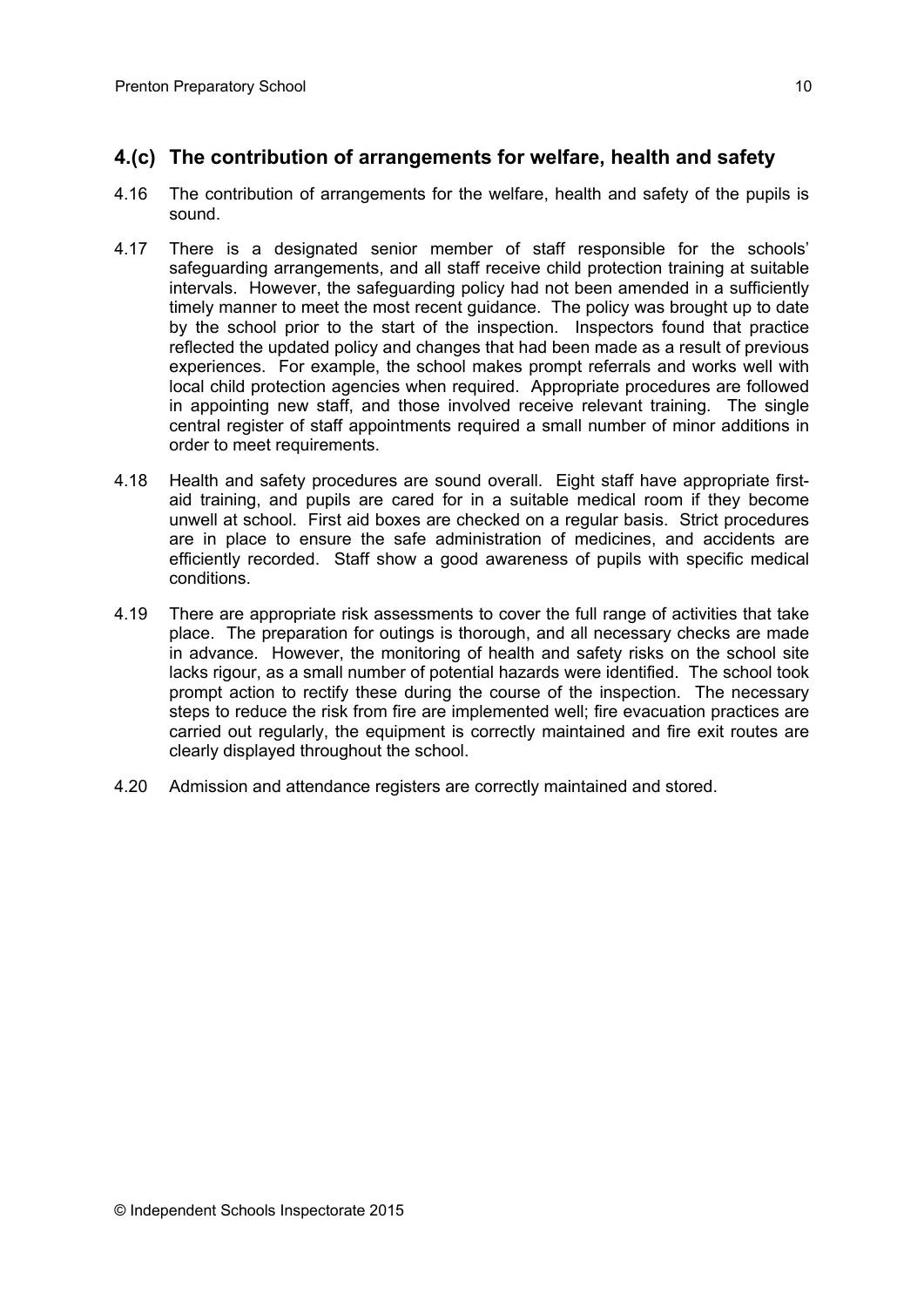# **5. THE EFFECTIVENESS OF GOVERNANCE, LEADERSHIP AND MANAGEMENT**

### **5.(a) The quality of governance**

- 5.1 The quality of governance is sound.
- 5.2 The proprietors have a long association with the school and are known well by many members of the community. They support the aims and ethos of the school through a strong working relationship with the school's leaders and share a total commitment to the school's future success. The proprietors provide a good balance of support and stimulus to the school's leadership. They have an adequate understanding of current educational practice to allow them to oversee provision in the school.
- 5.3 Communication between the proprietors and senior management is good. There are regular meetings, supported by much informal contact. The proprietors attend many events and functions and make frequent visits during the school day. This enables them to maintain a very good understanding of the life of the school, and the views of parents and pupils. Careful financial control ensures that the school has sustained a clear and realistic development programme, and prudent investment in staff and resources ensures that the school is provided with adequate means to support the pupils' academic and personal development.
- 5.4 The school's proprietors understand their regulatory responsibilities, and carry out the required annual review of safeguarding arrangements. However, insufficient care has been taken to ensure that these reflect changes to the requirements in a sufficiently timely manner. In addition, the implementation of health and safety procedures, and associated risk assessments, are not sufficiently rigorous, as a small number of concerns had to be dealt with during course the inspection.

#### **5.(b) The quality of leadership and management, including links with parents, carers and guardians**

- 5.5 The quality of leadership and management, including links with parents, carers and guardians, is sound.
- 5.6 The leadership and management of the school have many strengths and the school is successful in achieving all of its aims. School leaders are highly committed to their role. This was recognised by the parents that responded to the questionnaire, who all feel that the school is well led and managed. All members of the community feel that leaders are highly visible and can be approached with confidence to share ideas or discuss concerns, and give a prompt response to queries.
- 5.7 The leadership team consists of the head teacher and a newly appointed curriculum leader. Leadership responsibility for the EYFS is shared between the head teacher and the Early Years co-ordinator. This current structure is not well matched to the range of responsibilities placed upon the school, particularly with regard to the formulation and implementing of policies for the welfare and safety of the pupils. Consequently, there are deficiencies in some areas; the leadership of the EYFS requires strengthening, as identified in the previous inspection.
- 5.8 There are many examples of good practice in welfare, health and safety, such as the fire procedures and arrangements for school trips off site, and all staff are highly committed to the welfare of pupils. However, the safeguarding policy and central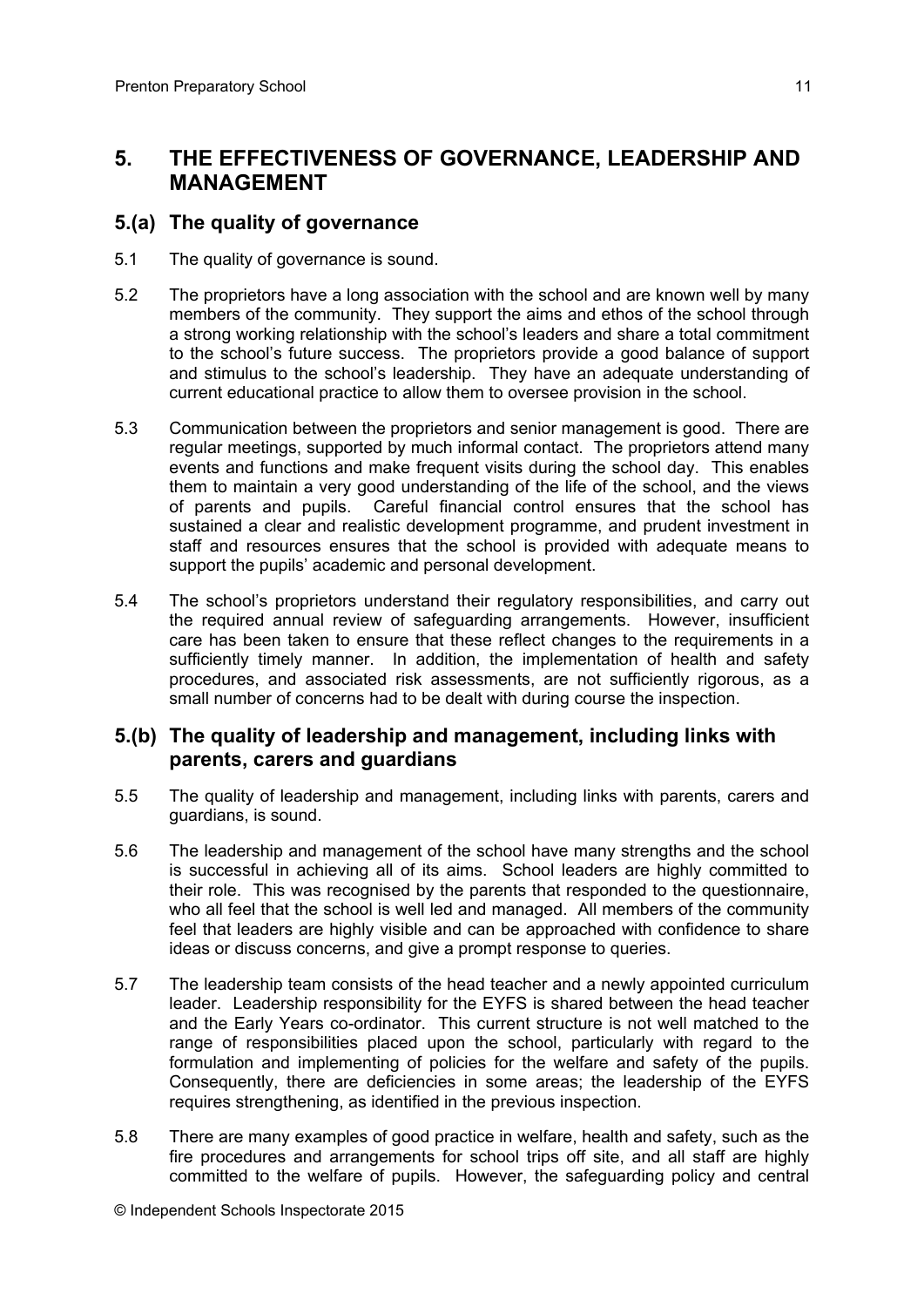in order to meet the latest requirements, and a small number of potential hazards on site were identified. The school recognises the need to improve the expertise and increase the non-teaching time allocated to senior staff in order to ensure that these aspects are properly managed in future.

- 5.9 The excellent achievements and personal development of the pupils, as well as the high quality of pastoral care provided, reflect the leaders' clear vision to provide the best educational experience for its pupils. The senior team is extremely responsive to the needs of all pupils, and provides a caring, supportive and stimulating environment. They successfully nurture an ethos which places value on a respect for others, fairness and democracy.
- 5.10 Leaders make good use of self-evaluation to plan for the future development of the school. A recent survey of the parents and pupils resulted in additions to the school development plan and changes to practice within the school. For example, a few comments about poor behaviour resulted in the introduction of 'worry boxes', so leaders can monitor pastoral concerns amongst pupils more effectively. The school development plan has been revised in the light of the recommendation of the previous inspection, and is now more focused and appropriately funded. Recent changes to the curriculum and increased ICT provision have also resulted from this process. The other recommendations of the previous inspection have almost all been met. These include the development of the role of subject co-ordinators, who now play a much more prominent role in planning the curriculum in their subject areas, and supporting other staff.
- 5.11 The school is staffed by well-qualified teachers who are suitably trained for their roles in meeting the needs of all children, including welfare, safeguarding and health and safety. Recent training has taken place in first aid and child protection.
- 5.12 A formal system of appraisal fosters the development of teaching staff, although the headteacher has not been appraised formally. Recent training has raised awareness of the new changes to the curriculum and in meeting the needs of more able pupils. In addition, members of staff are given regular opportunities to attend courses to further their personal professional development; they then share the outcomes with colleagues. The induction of new staff is comprehensive and thorough, and enables them to adapt quickly to school routines so that they can carry out their roles effectively.
- 5.13 The sharing of good practice, as recommended in the previous inspection, takes place as staff regularly observe one another's lessons. Monitoring procedures to ensure the consistent quality of teaching include work scrutiny, informal visits to classes and a weekly review of teachers' planning. Nevertheless, some inconsistencies remain in the implementation of the school's teaching and marking policies by a small number of teachers.
- 5.14 Links with parents, carers and guardians are excellent. Responses to the preinspection questionnaire support this view. Notably, parents stated that they would recommend the school to others, and felt encouraged to become involved in events and other aspects of school life.
- 5.15 The school values its partnership with parents. Channels of communication are extremely well established, and staff are keen to make themselves available to talk to parents at the beginning or end of the school day. All parents who responded to the pre-inspection questionnaire were happy with the timely responses that they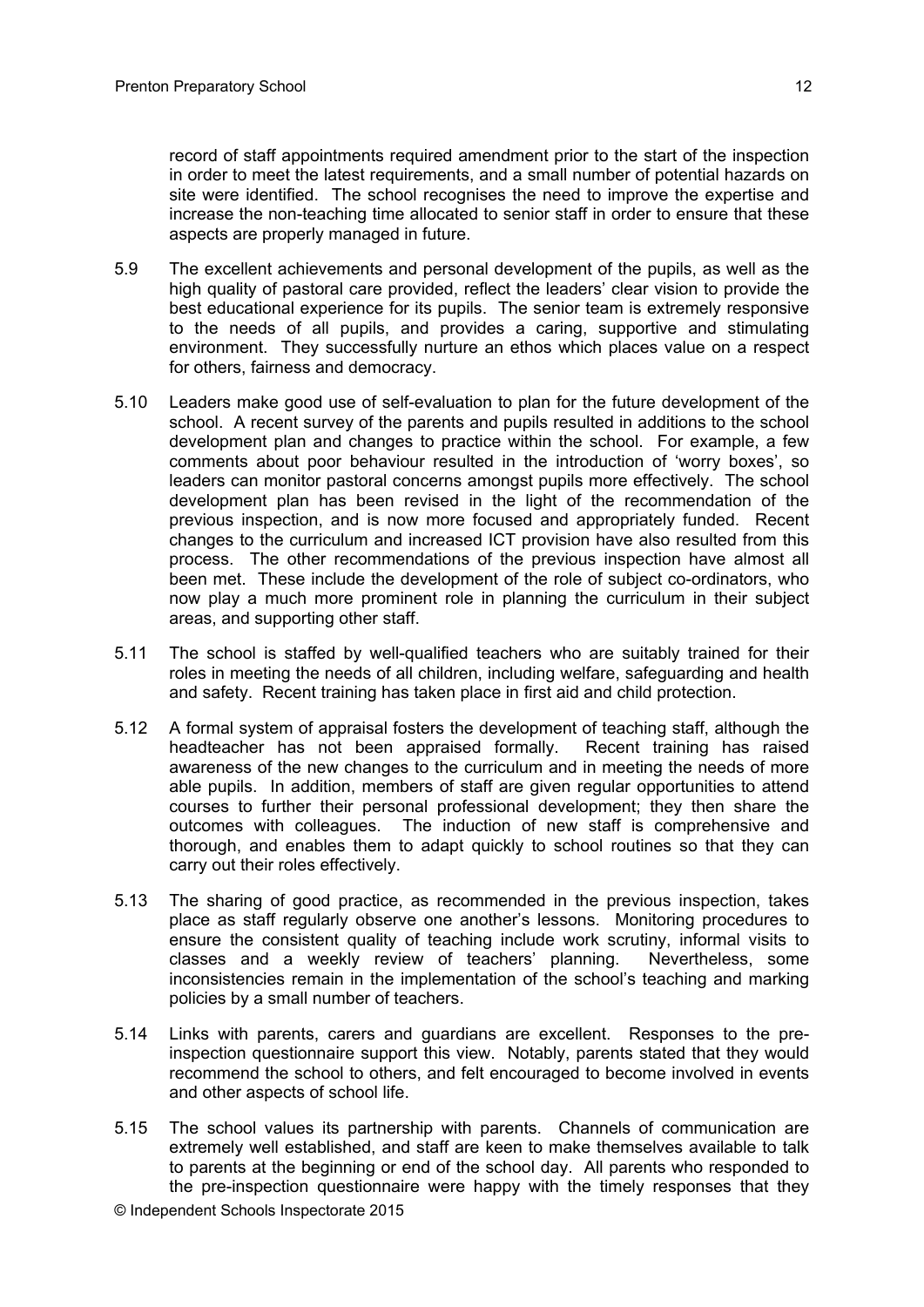receive to questions. Leaders seek their views through parental questionnaires. Where appropriate, this information is acted upon to improve experiences for both children and parents. The school has a suitable complaints procedure which is followed should the need arise, although this is rarely required.

- 5.16 Parents are encouraged to play an active role in their child's education. For instance, they visit to talk about their jobs, and some offer class visits to their workplace to enable children to gain first hand experiences. The vibrant parents association works closely with the school to arrange a variety of social and fundraising events. These help parents and children to socialise and further strengthen the family atmosphere of the school, at the same time as raising money to enrich the provision.
- 5.17 Parents are provided with informative reports about their child's progress, to which they can respond, and almost all stated that they were happy with the information that they receive. Reports give a clear picture of achievements, but do not always identify ways in which future learning could be improved.
- 5.18 The school provides the parents of current and prospective pupils with useful information through the website and prospectus. Parents are provided with additional literature, including welcome booklets, newsletters and also regular emails. All relevant policies are made available on request, and parents are fully aware of how these can be accessed. In addition to formal parents meetings, an annual meeting at the start of the year provides a valuable opportunity for parents to meet their child's new teacher.

**What the school should do to improve is given at the beginning of the report in section 2.**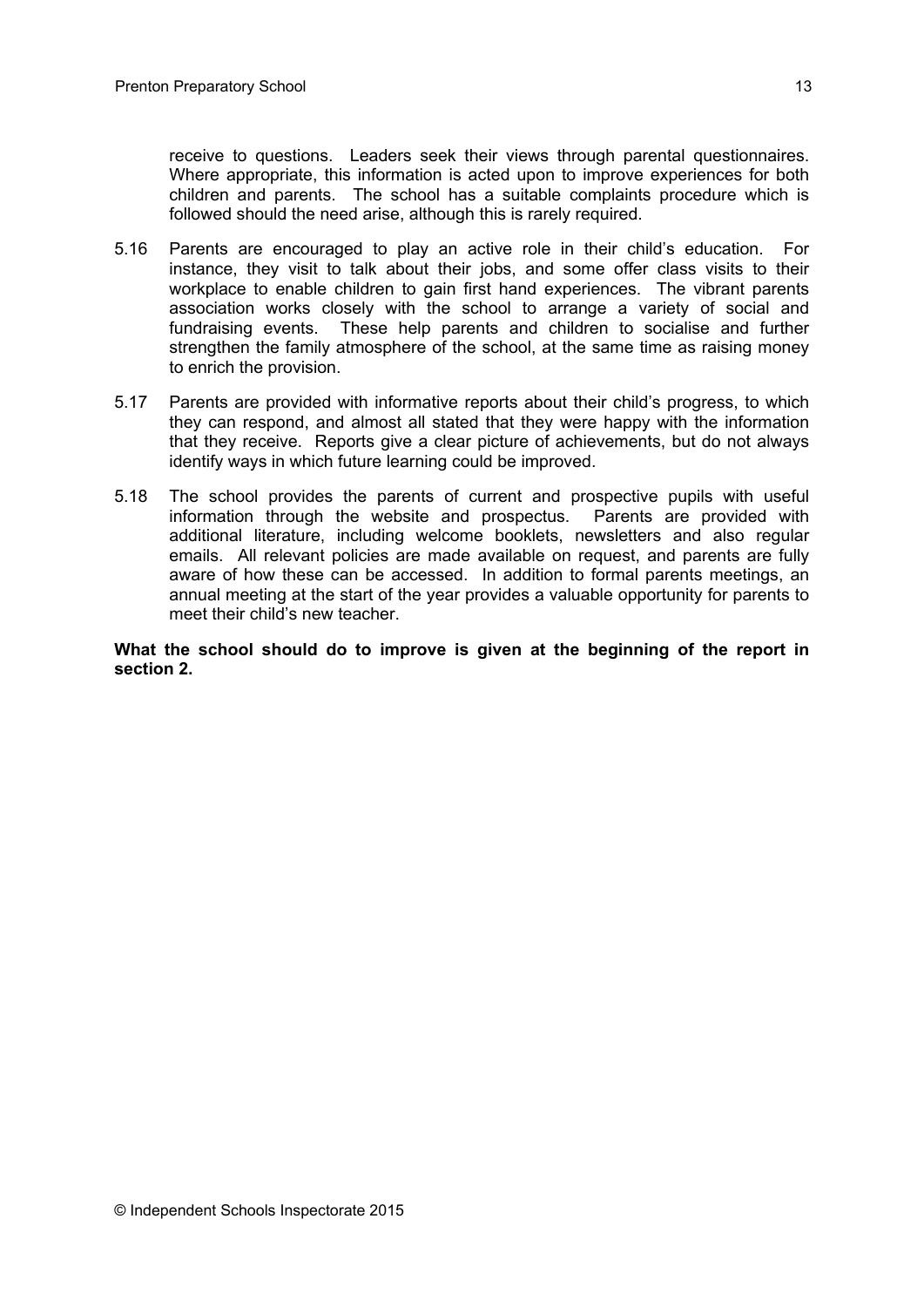# **6. THE EFFECTIVENESS OF THE EARLY YEARS FOUNDATION STAGE**

#### **6.(a) How well the early years provision meets the needs of the range of children who attend**

- 6.1 The setting makes good provision in meeting the needs of the range of children who attend. The curriculum is well planned, and this enables children to develop their skills effectively across all areas of learning, and be ready for the next stages of their learning. Almost all meet or exceed the level of development appropriate to their age. Staff support children's learning well. They encourage them to try their best and understand the benefit of following up on children's interests. Overall, staff use questioning to good effect to extend children's learning. Some activities encourage children to think and explore, as was seen during an Easter egg hunt. However, a few activities provide limited opportunities for children to apply their individual creativity, imagination and investigative skills; adults direct activities too much in such cases.
- 6.2 The previous inspection recommended that children should be provided with additional opportunities to develop their physical skills in the outdoor area. This has been successfully implemented, and children now have access to a suitable range of apparatus, although the range of resources available outdoors to promote children's exploration of the natural world is limited.
- 6.3 An effective system of assessment is in place, and this is used well to record children's progress, future learning needs and interests. Suitable additional support is provided for children with SEND, and those children who are more able are presented with sufficient challenge.
- 6.4 Small class sizes, alongside the strong family ambience, help staff build effective parental partnerships. The open-door policy enables staff and parents to work together to help children settle. The setting provides a suitable range of information to help parents to support their children's learning at home. This is now clear and consistent, which is an improvement since the previous inspection. Staff share information regarding children's progress regularly, and parents have opportunities to become involved in the setting, such as visits to talk about their jobs. They receive informative written and verbal reports, as well as progress checks, which they value. Parents who responded to the pre-inspection questionnaire were overwhelmingly happy with all areas of the provision, and this was echoed by the parents interviewed during the inspection.

#### **6.(b) The contribution of the early years provision to children's wellbeing**

6.5 Provision for children's well-being is good. The key person system is effective in fostering secure emotional bonds between staff and children. Staff create a welcoming environment and children display high levels of confidence and independence. Children settle quickly, co-operate well, and happily engage in activities. The class rules are effectively embedded and, as a result, children behave courteously. Relationships between children and staff, and amongst the children themselves, are strong; this can be seen in the rich discussions which foster imagination and reflection, for example whilst discussing why a piece of music had made a child feel sad.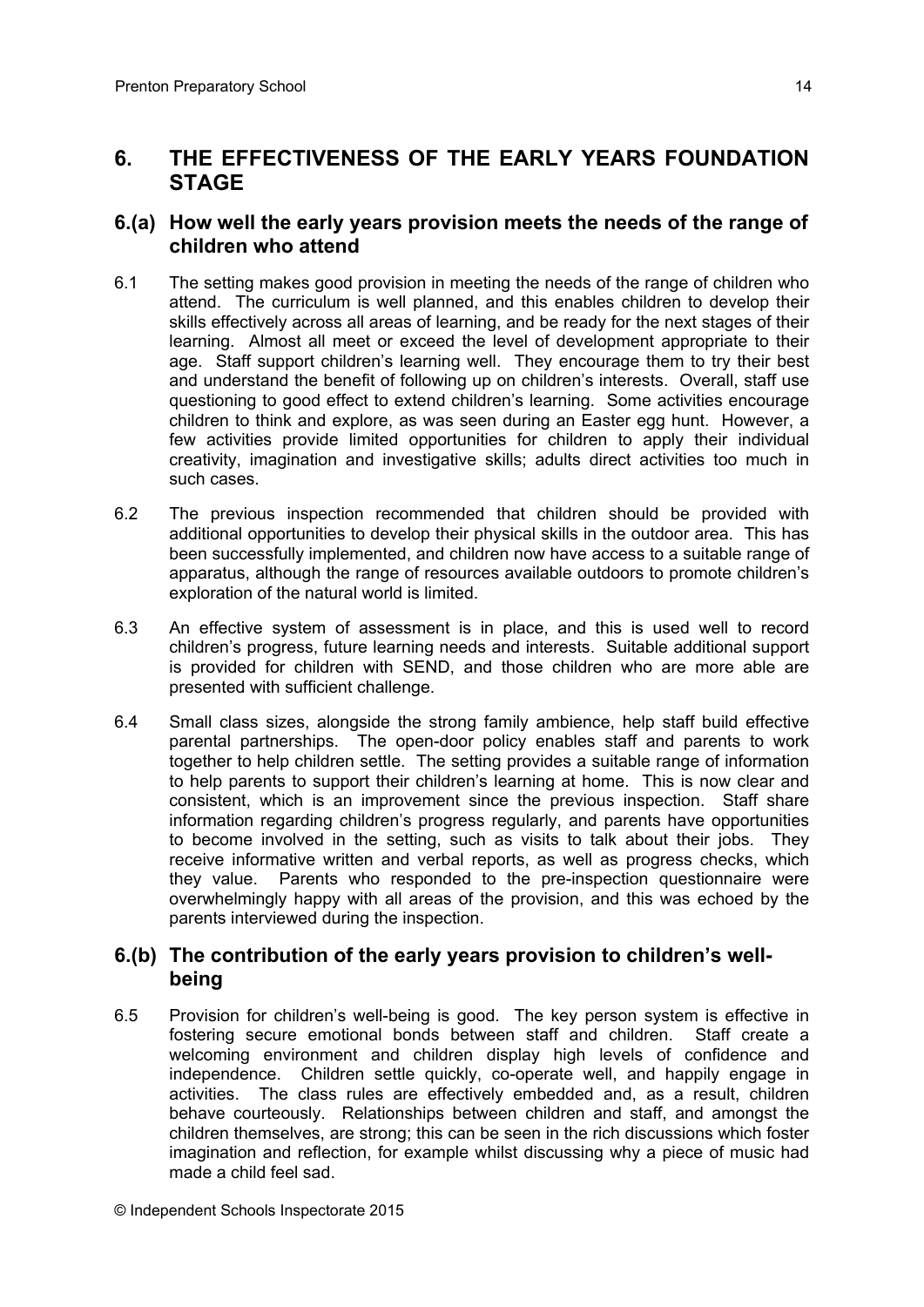- 6.6 Children are taught about the benefits of healthy lifestyles, and how to care for their own personal needs, through daily reinforcement and topic work. Their awareness is good; for instance children show an understanding of the effects that exercise has on the body. As part of their 'Health Promoting Early Years' school' status, the setting encourages parents to provide healthy food for their children to eat for snack and lunch, and they usually follow these guidelines.
- 6.7 Care is taken to ensure that children's transition to their next class is as smooth as possible. This is aided by the many opportunities EYFS children have to engage with other members of the school community. For example, playtimes are shared with older children, and Year 6 monitors assist at lunch times.

#### **6.(c) The leadership and management of the early years provision**

- 6.8 The leadership and management of the EYFS require improvement. Overall, the proprietors have an adequate knowledge of their responsibilities. Leadership has suitable oversight of the educational programmes. Some progress has been made with the previous inspection recommendation that the role of the EYFS co-ordinator should be developed. For example, a review has been undertaken of assessment and planning, and more time has been allocated for the co-ordinator to undertake the role. However, the current leadership structure has not ensured that consistent strong practice is in place, especially with regard to health and safety.
- 6.9 The EYFS management is reflective and engages the staff team in evaluating practice on a regular basis. This helps inform the appropriate development plans and demonstrate a shared commitment to continual improvement.
- 6.10 On a daily basis, children are cared for well in a stimulating environment. All necessary checks on staff have been undertaken appropriately, and are now recorded correctly, thus addressing the issue found at the previous inspection. Some amendments were required prior to the inspection to bring the safeguarding policy into line with the most recent requirements. Staff training in safeguarding and paediatric first aid is appropriate, and procedures are now understood well. Risk assessments are in place and daily checks are carried out to help maintain a safe environment, although these are not always carried out with sufficient rigour; identified oversights were promptly dealt with during the inspection week.
- 6.11 The members of the EYFS staff are supervised appropriately. Meetings take place between key people and their line manager, although these are not sufficiently frequent. The system of appraisal effectively highlights areas for staff development and informs subsequent training needs. This helps enrich children's experiences within the setting. Staff work closely with parents and other professionals, should the need arise, to seek external support for individuals.

#### **6.(d) The overall quality and standards of the early years provision**

- 6.12 The overall quality and standards of the provision require improvement. Almost all children make good progress in relation to their starting points, and all children, including those with specific needs, are well prepared for the next stage of their education. The vast majority of children meet, and many exceed, the expected levels of development for their age, particularly in reading, writing and mathematics.
- 6.13 Children display good levels of language skills; they express themselves clearly and display high levels of thinking for their age. They use their literacy skills with growing confidence. Younger children recognise letter sounds, and write their names. They